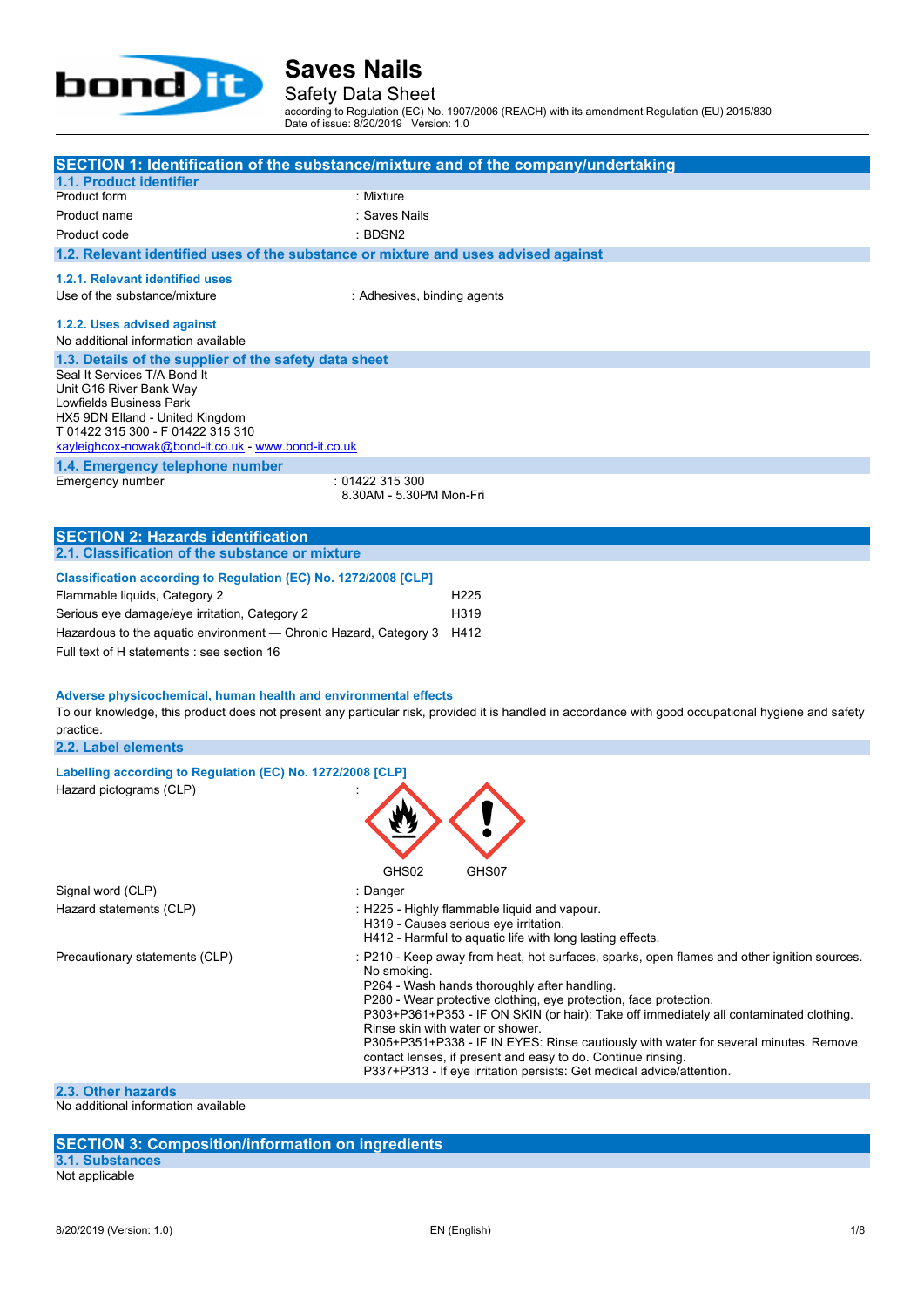### Safety Data Sheet

according to Regulation (EC) No. 1907/2006 (REACH) with its amendment Regulation (EU) 2015/830

#### **3.2. Mixtures**

| <b>Name</b>                                      | <b>Product identifier</b>                                              | $\frac{9}{6}$ | <b>Classification according to</b><br><b>Regulation (EC) No.</b><br>1272/2008 [CLP]                          |
|--------------------------------------------------|------------------------------------------------------------------------|---------------|--------------------------------------------------------------------------------------------------------------|
| butanone; ethyl methyl ketone                    | (CAS-No.) 78-93-3<br>(EC-No.) 201-159-0<br>(EC Index-No.) 606-002-00-3 | $>= 1 - 10$   | Flam. Lig. 2, H225<br>Eye Irrit. 2, H319<br>STOT SE 3, H336                                                  |
| acetone; propan-2-one; propanone                 | (CAS-No.) 67-64-1<br>(EC-No.) 200-662-2<br>(EC Index-No.) 606-001-00-8 | $>= 1 - 10$   | Flam. Lig. 2, H225<br>Eye Irrit. 2, H319<br>STOT SE 3, H336                                                  |
| Hydrocarbons, C6, isoalkanes, <5% n-hexane       | (CAS-No.) 64742-49-0<br>(EC-No.) 931-254-9                             | $>= 1 - 10$   | Flam. Liq. 2, H225<br>STOT SE 3, H336<br>Asp. Tox. 1, H304<br>Aquatic Chronic 2, H411                        |
| Hydrocarbons, C7, n-alkanes, isoalkanes, cyclics | (CAS-No.) 64742-49-0<br>(EC-No.) 927-510-4                             | $>= 1 - 10$   | Flam. Liq. 2, H225<br>Skin Irrit. 2, H315<br>STOT SE 3, H336<br>Asp. Tox. 1, H304<br>Aquatic Chronic 2, H411 |

Full text of H-statements: see section 16

| <b>SECTION 4: First aid measures</b>                                            |                                                                                                                          |
|---------------------------------------------------------------------------------|--------------------------------------------------------------------------------------------------------------------------|
| 4.1. Description of first aid measures                                          |                                                                                                                          |
| First-aid measures after inhalation                                             | : Remove person to fresh air and keep comfortable for breathing.                                                         |
| First-aid measures after skin contact                                           | : After contact with skin, take off immediately all contaminated clothing, and wash<br>immediately with plenty of water. |
| First-aid measures after eye contact                                            | : In case of contact with eyes, rinse immediately with plenty of water and seek medical<br>advice.                       |
| First-aid measures after ingestion                                              | : Do not induce vomiting. If you feel unwell, seek medical advice.                                                       |
| 4.2. Most important symptoms and effects, both acute and delayed                |                                                                                                                          |
| Symptoms/effects after inhalation                                               | : Inhalation may cause irritation (cough, short breathing, difficulty in breathing).                                     |
| Symptoms/effects after skin contact                                             | : May cause slight irritation to the skin.                                                                               |
| Symptoms/effects after eye contact                                              | : Causes eye irritation.                                                                                                 |
| Symptoms/effects after ingestion                                                | : May cause irritation to the digestive tract.                                                                           |
| 4.3. Indication of any immediate medical attention and special treatment needed |                                                                                                                          |
| Treat symptomatically.                                                          |                                                                                                                          |

**SECTION 5: Firefighting measures 5.1. Extinguishing media** Suitable extinguishing media : Use extinguishing media appropriate for surrounding fire. Water spray. Dry powder. Foam. Carbon dioxide. **5.2. Special hazards arising from the substance or mixture** : Flammable liquid and vapour. The vapours are denser than air and may travel along the ground. Distance ignition possible. Hazardous decomposition products in case of fire : Toxic fumes may be released. **5.3. Advice for firefighters** : Do not attempt to take action without suitable protective equipment. Self-contained breathing apparatus. Complete protective clothing.

| <b>SECTION 6: Accidental release measures</b>                            |                                                                                                                                                                |  |  |
|--------------------------------------------------------------------------|----------------------------------------------------------------------------------------------------------------------------------------------------------------|--|--|
| 6.1. Personal precautions, protective equipment and emergency procedures |                                                                                                                                                                |  |  |
| 6.1.1. For non-emergency personnel                                       |                                                                                                                                                                |  |  |
|                                                                          |                                                                                                                                                                |  |  |
| Emergency procedures                                                     | : Ventilate spillage area.                                                                                                                                     |  |  |
| 6.1.2. For emergency responders                                          |                                                                                                                                                                |  |  |
| Protective equipment                                                     | : Do not attempt to take action without suitable protective equipment. For further information<br>refer to section 8: "Exposure controls/personal protection". |  |  |
| <b>6.2. Environmental precautions</b>                                    |                                                                                                                                                                |  |  |
| Avoid release to the environment.                                        |                                                                                                                                                                |  |  |
| 6.3. Methods and material for containment and cleaning up                |                                                                                                                                                                |  |  |
| Methods for cleaning up                                                  | : Take up liquid spill into absorbent material.                                                                                                                |  |  |
| Other information                                                        | : Dispose of materials or solid residues at an authorized site.                                                                                                |  |  |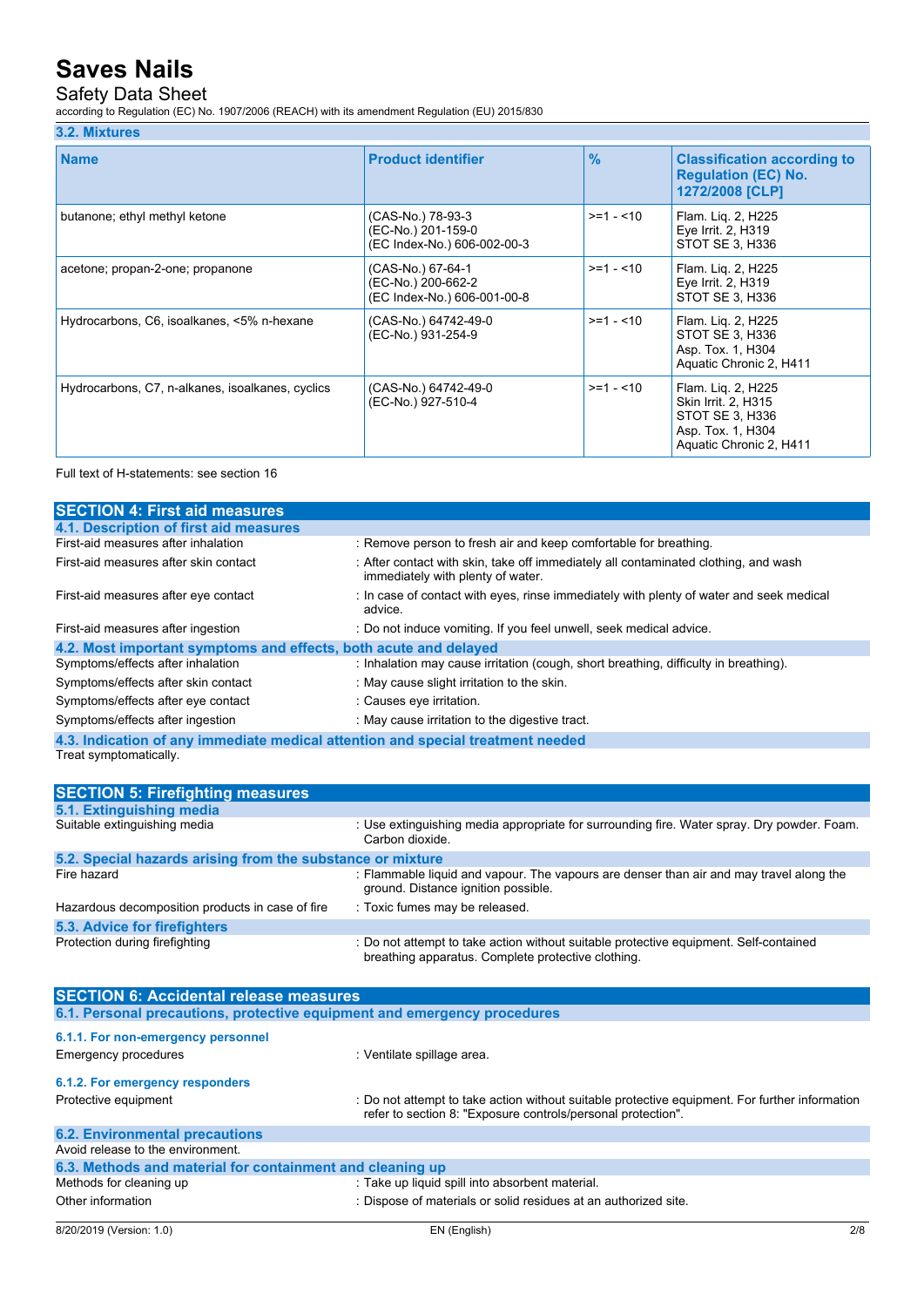Safety Data Sheet

according to Regulation (EC) No. 1907/2006 (REACH) with its amendment Regulation (EU) 2015/830

#### **6.4. Reference to other sections**

For further information refer to section 13.

| <b>SECTION 7: Handling and storage</b>                                   |                 |                         |                                                                                    |                                                                                            |                    |                 |                 |
|--------------------------------------------------------------------------|-----------------|-------------------------|------------------------------------------------------------------------------------|--------------------------------------------------------------------------------------------|--------------------|-----------------|-----------------|
| 7.1. Precautions for safe handling                                       |                 |                         |                                                                                    |                                                                                            |                    |                 |                 |
| Precautions for safe handling                                            |                 |                         | : Ensure good ventilation of the work station. Wear personal protective equipment. |                                                                                            |                    |                 |                 |
| Hygiene measures                                                         |                 |                         | product.                                                                           | : Do not eat, drink or smoke when using this product. Always wash hands after handling the |                    |                 |                 |
| 7.2. Conditions for safe storage, including any incompatibilities        |                 |                         |                                                                                    |                                                                                            |                    |                 |                 |
| Storage conditions                                                       |                 |                         |                                                                                    | : Store in a well-ventilated place. Keep cool.                                             |                    |                 |                 |
| 7.3. Specific end use(s)<br>No additional information available          |                 |                         |                                                                                    |                                                                                            |                    |                 |                 |
| <b>SECTION 8: Exposure controls/personal protection</b>                  |                 |                         |                                                                                    |                                                                                            |                    |                 |                 |
| <b>8.1. Control parameters</b><br>No additional information available    |                 |                         |                                                                                    |                                                                                            |                    |                 |                 |
| 8.2. Exposure controls                                                   |                 |                         |                                                                                    |                                                                                            |                    |                 |                 |
| Appropriate engineering controls:                                        |                 |                         |                                                                                    |                                                                                            |                    |                 |                 |
| Ensure good ventilation of the work station.                             |                 |                         |                                                                                    |                                                                                            |                    |                 |                 |
| Hand protection:                                                         |                 |                         |                                                                                    |                                                                                            |                    |                 |                 |
| Protective gloves                                                        |                 |                         |                                                                                    |                                                                                            |                    |                 |                 |
| <b>Type</b>                                                              | <b>Material</b> |                         | <b>Permeation</b>                                                                  | Thickness (mm)                                                                             | <b>Penetration</b> |                 | <b>Standard</b> |
| Disposable gloves,<br>Reusable gloves                                    | gloves          | Butyl-rubber protective |                                                                                    |                                                                                            |                    |                 | EN 374-2        |
| Eye protection:                                                          |                 |                         |                                                                                    |                                                                                            |                    |                 |                 |
| Safety glasses                                                           |                 |                         |                                                                                    |                                                                                            |                    |                 |                 |
| Type                                                                     |                 | Use                     |                                                                                    | <b>Characteristics</b>                                                                     |                    | <b>Standard</b> |                 |
| Safety glasses                                                           |                 | <b>Droplet</b>          |                                                                                    | With side shields                                                                          |                    | <b>EN 166</b>   |                 |
| Skin and body protection:                                                |                 |                         |                                                                                    |                                                                                            |                    |                 |                 |
| Wear suitable protective clothing                                        |                 |                         |                                                                                    |                                                                                            |                    |                 |                 |
| <b>Type</b>                                                              |                 |                         | <b>Standard</b>                                                                    |                                                                                            |                    |                 |                 |
| Safety shoes                                                             |                 |                         |                                                                                    |                                                                                            |                    |                 |                 |
| <b>Respiratory protection:</b>                                           |                 |                         |                                                                                    |                                                                                            |                    |                 |                 |
| In case of insufficient ventilation, wear suitable respiratory equipment |                 |                         |                                                                                    |                                                                                            |                    |                 |                 |
| <b>Device</b>                                                            |                 | <b>Filter type</b>      |                                                                                    | <b>Condition</b>                                                                           |                    | <b>Standard</b> |                 |
| Disposable half mask<br>Filter A1/B1                                     |                 |                         |                                                                                    |                                                                                            |                    | <b>EN 149</b>   |                 |
| Personal protective equipment symbol(s):                                 |                 |                         |                                                                                    |                                                                                            |                    |                 |                 |
|                                                                          |                 |                         |                                                                                    |                                                                                            |                    |                 |                 |

#### **Environmental exposure controls:**

Avoid release to the environment.

| <b>SECTION 9: Physical and chemical properties</b>         |                     |  |
|------------------------------------------------------------|---------------------|--|
| 9.1. Information on basic physical and chemical properties |                     |  |
| Physical state                                             | : Liauid            |  |
| Appearance                                                 | : Paste.            |  |
| Colour                                                     | : light brown.      |  |
| Odour                                                      | : characteristic.   |  |
| Odour threshold                                            | : No data available |  |
| pH                                                         | : No data available |  |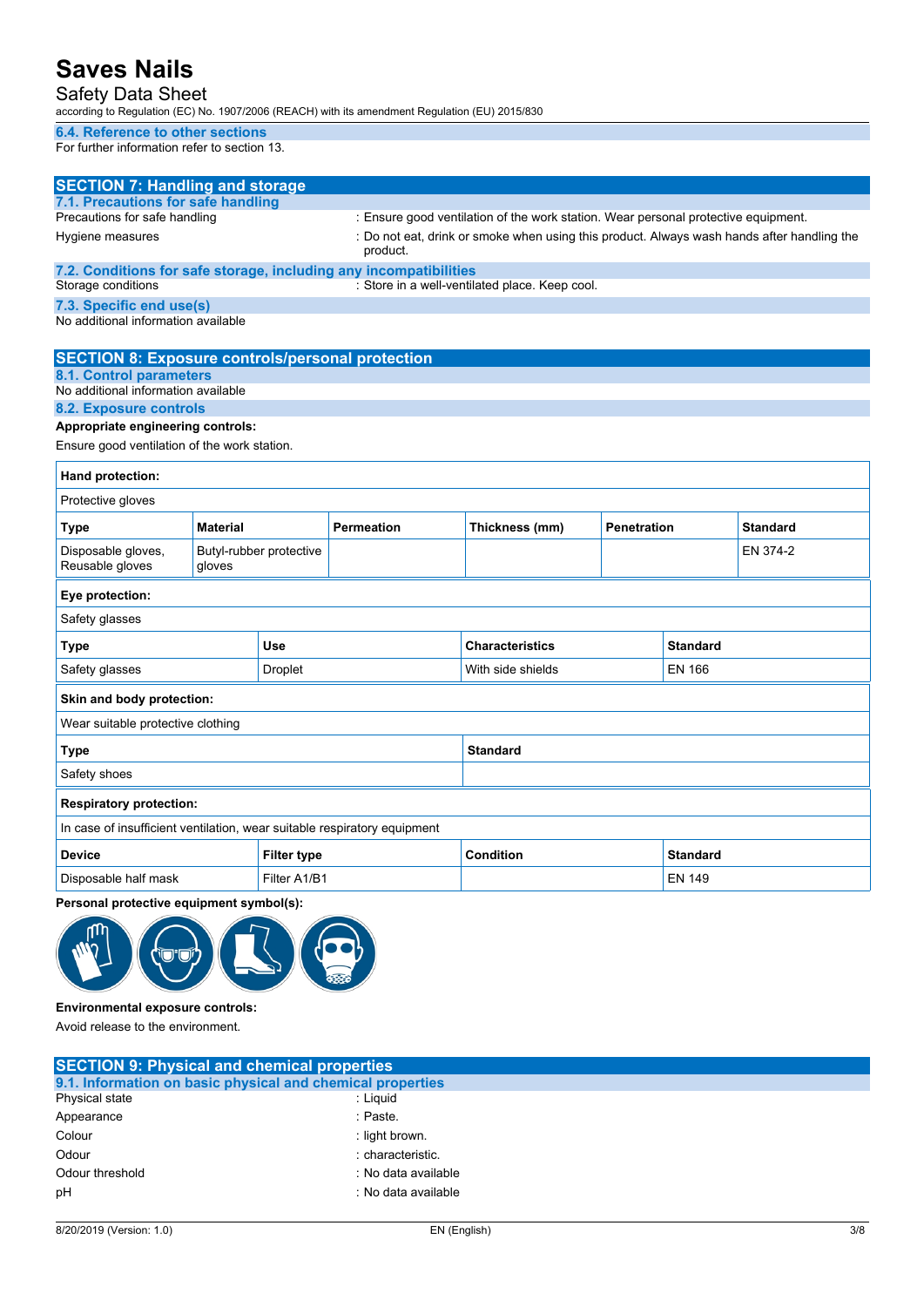### Safety Data Sheet

according to Regulation (EC) No. 1907/2006 (REACH) with its amendment Regulation (EU) 2015/830

| Relative evaporation rate (butylacetate=1) | . No data available      |
|--------------------------------------------|--------------------------|
| Melting point                              | : Not applicable         |
| Freezing point                             | : No data available      |
| <b>Boiling point</b>                       | : No data available      |
| Flash point                                | : No data available      |
| Auto-ignition temperature                  | : No data available      |
| Decomposition temperature                  | : No data available      |
| Flammability (solid, gas)                  | : Not applicable         |
| Vapour pressure                            | . No data available      |
| Relative vapour density at 20 °C           | : No data available      |
| Relative density                           | : No data available      |
| Density                                    | $: \approx 1.3$          |
| Solubility                                 | : Immiscible with water. |
| Log Pow                                    | : No data available      |
| Viscosity, kinematic                       | : No data available      |
| Viscosity, dynamic                         | : No data available      |
| <b>Explosive properties</b>                | : No data available      |
| Oxidising properties                       | : No data available      |
| <b>Explosive limits</b>                    | : No data available      |
| 9.2. Other information                     |                          |

No additional information available

| <b>SECTION 10: Stability and reactivity</b>                                                          |
|------------------------------------------------------------------------------------------------------|
| <b>10.1. Reactivity</b>                                                                              |
| The product is non-reactive under normal conditions of use, storage and transport.                   |
| <b>10.2. Chemical stability</b>                                                                      |
| Stable under normal conditions.                                                                      |
| 10.3. Possibility of hazardous reactions                                                             |
| No dangerous reactions known under normal conditions of use.                                         |
| 10.4. Conditions to avoid                                                                            |
| None under recommended storage and handling conditions (see section 7).                              |
| 10.5. Incompatible materials                                                                         |
| No additional information available                                                                  |
| 10.6. Hazardous decomposition products                                                               |
| Under normal conditions of storage and use, hazardous decomposition products should not be produced. |

| <b>SECTION 11: Toxicological information</b> |                  |  |
|----------------------------------------------|------------------|--|
| 11.1. Information on toxicological effects   |                  |  |
| Acute toxicity (oral)                        | : Not classified |  |
| Acute toxicity (dermal)                      | : Not classified |  |
| Acute toxicity (inhalation)                  | : Not classified |  |
| acetone; propan-2-one; propanone (67-64-1)   |                  |  |
|                                              |                  |  |

| LD50 oral rat                           | 5800 mg/kg bodyweight    |
|-----------------------------------------|--------------------------|
| LD50 dermal rat                         | > 15800 mg/kg bodyweight |
| LC50 inhalation rat (Vapours - mg/l/4h) | 76 mg/l/4h               |

| Hydrocarbons, C6, isoalkanes, <5% n-hexane (64742-49-0) |                 |  |
|---------------------------------------------------------|-----------------|--|
| LD50 oral rat                                           | 16750 mg/kg     |  |
| LD50 dermal rabbit                                      | 3350 mg/kg      |  |
| LC50 inhalation rat (Vapours - mg/l/4h)                 | 259.354 mg/l/4h |  |

| Hydrocarbons, C7, n-alkanes, isoalkanes, cyclics (64742-49-0) |                  |  |
|---------------------------------------------------------------|------------------|--|
| LD50 oral rat                                                 | .> 5840 mg/kg    |  |
| LD50 dermal rat                                               | > 2920 mg/kg     |  |
| LC50 inhalation rat (Vapours - mg/l/4h)                       | $> 23.3$ mg/l/4h |  |
| Skin corrosion/irritation                                     | : Not classified |  |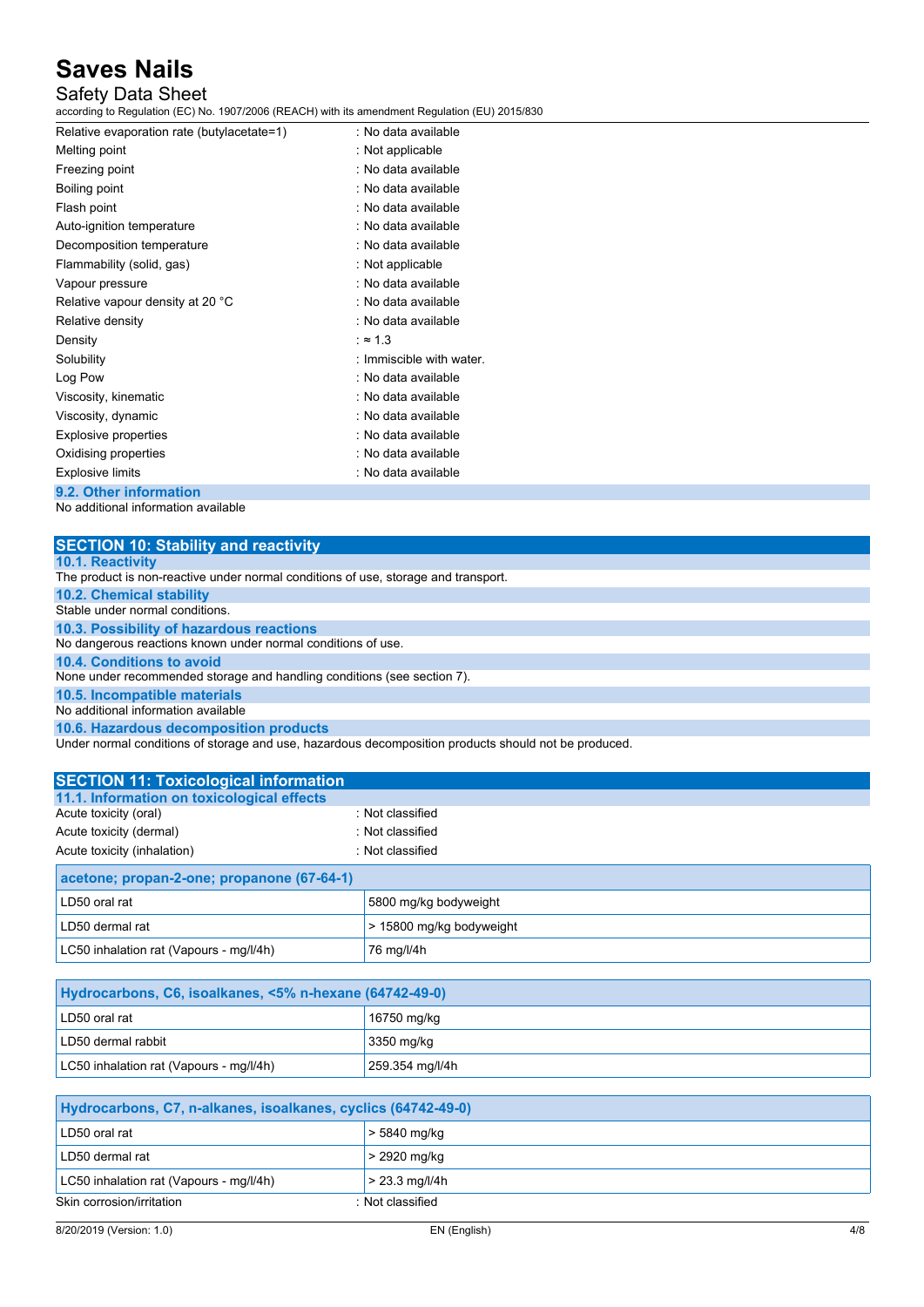### Safety Data Sheet

according to Regulation (EC) No. 1907/2006 (REACH) with its amendment Regulation (EU) 2015/830

| Serious eye damage/irritation     | : Causes serious eye irritation. |
|-----------------------------------|----------------------------------|
| Respiratory or skin sensitisation | : Not classified                 |
| Germ cell mutagenicity            | : Not classified                 |
| Carcinogenicity                   | : Not classified                 |
| Reproductive toxicity             | : Not classified                 |
| STOT-single exposure              | : Not classified                 |
| STOT-repeated exposure            | : Not classified                 |
| Aspiration hazard                 | : Not classified                 |

| <b>SECTION 12: Ecological information</b>                    |                                                                                                                            |
|--------------------------------------------------------------|----------------------------------------------------------------------------------------------------------------------------|
| 12.1. Toxicity                                               |                                                                                                                            |
| Ecology - general                                            | : The product is not considered harmful to aquatic organisms nor to cause long-term<br>adverse effects in the environment. |
| Hazardous to the aquatic environment, short-term<br>(acute)  | Not classified                                                                                                             |
| Hazardous to the aquatic environment, long-term<br>(chronic) | : Harmful to aquatic life with long lasting effects.                                                                       |
| Hydrocarbons, C6, isoalkanes, <5% n-hexane (64742-49-0)      |                                                                                                                            |
| EC50 Daphnia 1                                               | 31.9 mg/l Daphnia magna                                                                                                    |

| Hydrocarbons, C7, n-alkanes, isoalkanes, cyclics (64742-49-0)                   |                                 |  |
|---------------------------------------------------------------------------------|---------------------------------|--|
| $LC50$ fish 1                                                                   | > 13.4 mg/l Oncorhynchus mykiss |  |
| EC50 Daphnia 1                                                                  | 3 mg/l Daphnia magna            |  |
| EC50 72h algae (1)                                                              | 10 mg/l Raphidocelis            |  |
| NOEC chronic fish                                                               | 1534 mg/l 28 days               |  |
| NOEC chronic crustacea                                                          | 1 mg/l Daphnia magna. 21 days   |  |
| 12.2. Persistence and degradability<br>No additional information available      |                                 |  |
| 12.3. Bioaccumulative potential<br>No additional information available          |                                 |  |
| 12.4. Mobility in soil<br>No additional information available                   |                                 |  |
| 12.5. Results of PBT and vPvB assessment<br>No additional information available |                                 |  |
| 12.6. Other adverse effects                                                     |                                 |  |
| No additional information available                                             |                                 |  |

| <b>SECTION 13: Disposal considerations</b> |                                                                                               |
|--------------------------------------------|-----------------------------------------------------------------------------------------------|
| 13.1. Waste treatment methods              |                                                                                               |
| Waste treatment methods                    | : Dispose of contents/container in accordance with licensed collector's sorting instructions. |

| <b>SECTION 14: Transport information</b>                                |                                                               |                                                               |                                                               |                                                               |
|-------------------------------------------------------------------------|---------------------------------------------------------------|---------------------------------------------------------------|---------------------------------------------------------------|---------------------------------------------------------------|
| In accordance with ADR / RID / IMDG / IATA / ADN                        |                                                               |                                                               |                                                               |                                                               |
| <b>ADR</b>                                                              | <b>IMDG</b>                                                   | <b>IATA</b>                                                   | <b>ADN</b>                                                    | <b>RID</b>                                                    |
| 14.1. UN number                                                         |                                                               |                                                               |                                                               |                                                               |
| <b>UN 1133</b>                                                          | <b>UN 1133</b>                                                | <b>UN 1133</b>                                                | <b>UN 1133</b>                                                | <b>UN 1133</b>                                                |
| 14.2. UN proper shipping name                                           |                                                               |                                                               |                                                               |                                                               |
| ADHESIVES (METHYL<br>ETHYL KETONE;<br>ACETONE)                          | ADHESIVES (METHYL<br><b>ETHYL KETONE:</b><br>ACETONE)         | Adhesives (METHYL<br>ETHYL KETONE;<br>ACETONE)                | ADHESIVES (METHYL<br>ETHYL KETONE;<br>ACETONE)                | ADHESIVES (METHYL<br>ETHYL KETONE;<br>ACETONE)                |
| <b>Transport document description</b>                                   |                                                               |                                                               |                                                               |                                                               |
| UN 1133 ADHESIVES<br>(METHYL ETHYL<br>KETONE; ACETONE), 3, II,<br>(D/E) | UN 1133 ADHESIVES<br>(METHYL ETHYL<br>KETONE; ACETONE), 3, II | UN 1133 Adhesives<br>(METHYL ETHYL<br>KETONE; ACETONE), 3, II | UN 1133 ADHESIVES<br>(METHYL ETHYL<br>KETONE; ACETONE), 3, II | UN 1133 ADHESIVES<br>(METHYL ETHYL<br>KETONE; ACETONE), 3, II |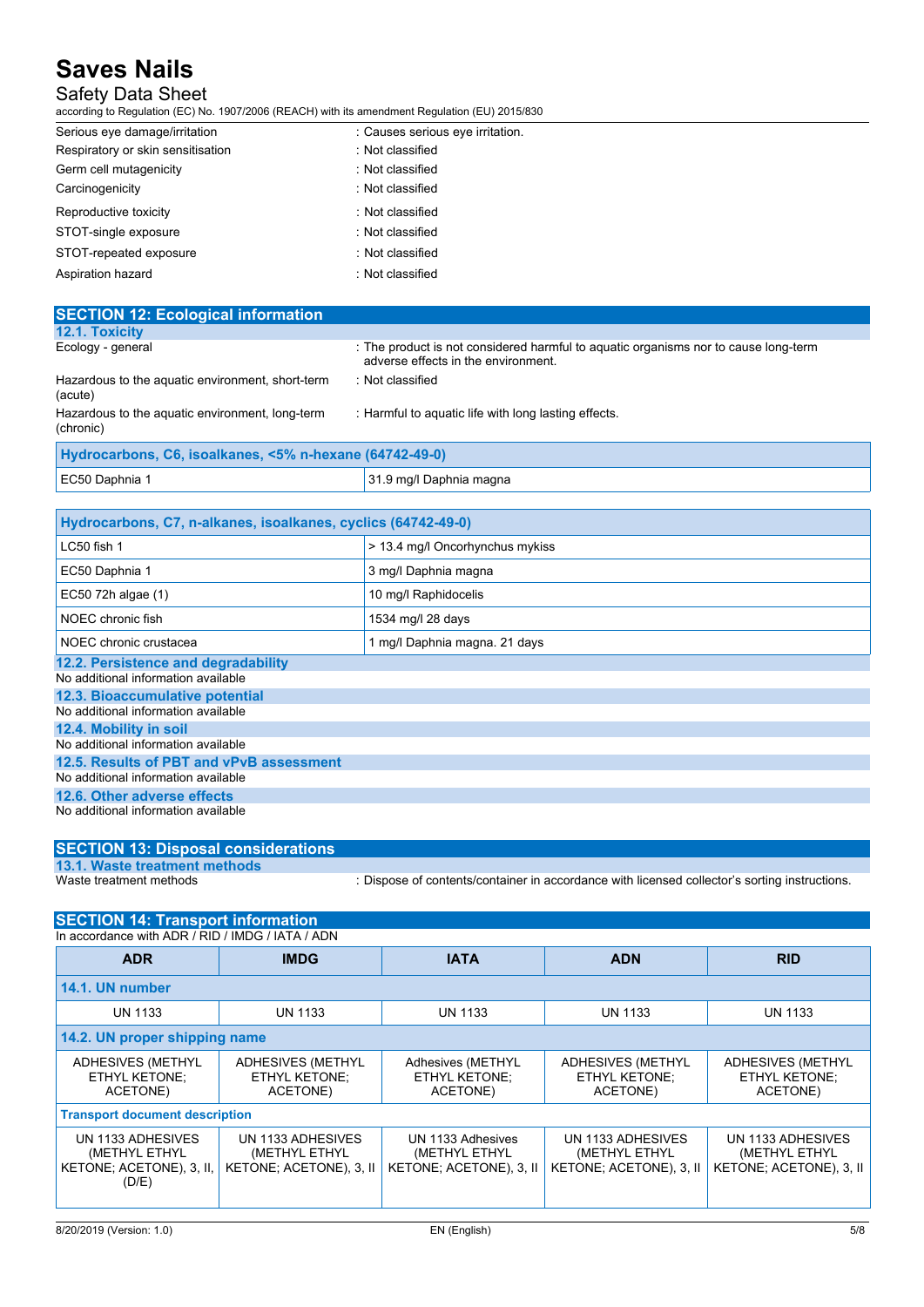### Safety Data Sheet

according to Regulation (EC) No. 1907/2006 (REACH) with its amendment Regulation (EU) 2015/830

| 14.3. Transport hazard class(es)                             |                                                                |                  |                                            |                                       |                                                                                                    |  |
|--------------------------------------------------------------|----------------------------------------------------------------|------------------|--------------------------------------------|---------------------------------------|----------------------------------------------------------------------------------------------------|--|
| 3                                                            | 3                                                              |                  | 3                                          | 3                                     | 3                                                                                                  |  |
|                                                              |                                                                |                  |                                            |                                       |                                                                                                    |  |
| 14.4. Packing group                                          |                                                                |                  |                                            |                                       |                                                                                                    |  |
| Ш                                                            | Ш                                                              |                  | Ш                                          | Ш                                     | Ш                                                                                                  |  |
| <b>14.5. Environmental hazards</b>                           |                                                                |                  |                                            |                                       |                                                                                                    |  |
| Dangerous for the<br>environment : No                        | Dangerous for the<br>environment : No<br>Marine pollutant : No |                  | Dangerous for the<br>environment : No      | Dangerous for the<br>environment : No | Dangerous for the<br>environment : No                                                              |  |
| No supplementary information available                       |                                                                |                  |                                            |                                       |                                                                                                    |  |
| 14.6. Special precautions for user                           |                                                                |                  |                                            |                                       |                                                                                                    |  |
| <b>Overland transport</b>                                    |                                                                |                  |                                            |                                       |                                                                                                    |  |
| Classification code (ADR)                                    |                                                                | $E$ F1           |                                            |                                       |                                                                                                    |  |
| Special provisions (ADR)                                     |                                                                | :640D            |                                            |                                       |                                                                                                    |  |
| Limited quantities (ADR)                                     |                                                                | : 51             |                                            |                                       |                                                                                                    |  |
| Excepted quantities (ADR)                                    |                                                                | $\div$ E2        |                                            |                                       |                                                                                                    |  |
| Packing instructions (ADR)                                   |                                                                |                  | : P001, IBC02, R001                        |                                       |                                                                                                    |  |
| Special packing provisions (ADR)                             |                                                                | $:$ PP1          |                                            |                                       |                                                                                                    |  |
| Mixed packing provisions (ADR)                               |                                                                | : MP19           |                                            |                                       |                                                                                                    |  |
| Portable tank and bulk container instructions<br>(ADR)       |                                                                | $\therefore$ T4  |                                            |                                       |                                                                                                    |  |
| Portable tank and bulk container special provisions<br>(ADR) |                                                                |                  | :TP1,TP8                                   |                                       |                                                                                                    |  |
| Tank code (ADR)                                              |                                                                | : LGBF           |                                            |                                       |                                                                                                    |  |
| Vehicle for tank carriage                                    |                                                                | $:$ FL           |                                            |                                       |                                                                                                    |  |
| Transport category (ADR)                                     |                                                                | $\div$ 2         |                                            |                                       |                                                                                                    |  |
| Special provisions for carriage - Operation (ADR)            |                                                                | : S2, S20        |                                            |                                       |                                                                                                    |  |
| Hazard identification number (Kemler No.)                    |                                                                | : 33             |                                            |                                       |                                                                                                    |  |
| Orange plates                                                |                                                                |                  | 33                                         |                                       |                                                                                                    |  |
| Tunnel restriction code (ADR)<br>EAC code                    |                                                                | : $D/E$<br>: 3YE |                                            |                                       |                                                                                                    |  |
| <b>Transport by sea</b>                                      |                                                                |                  |                                            |                                       |                                                                                                    |  |
| Limited quantities (IMDG)                                    |                                                                | : 5L             |                                            |                                       |                                                                                                    |  |
| Excepted quantities (IMDG)                                   |                                                                | E2               |                                            |                                       |                                                                                                    |  |
| Packing instructions (IMDG)<br>$\therefore$ P001             |                                                                |                  |                                            |                                       |                                                                                                    |  |
| Special packing provisions (IMDG)                            |                                                                |                  | $:$ PP1                                    |                                       |                                                                                                    |  |
| IBC packing instructions (IMDG)                              |                                                                |                  | : IBCO2                                    |                                       |                                                                                                    |  |
| Tank instructions (IMDG)<br>: T4                             |                                                                |                  |                                            |                                       |                                                                                                    |  |
| Tank special provisions (IMDG)                               |                                                                |                  | :TP1,TP8                                   |                                       |                                                                                                    |  |
| EmS-No. (Fire)                                               |                                                                | $:$ F-E          |                                            |                                       |                                                                                                    |  |
| EmS-No. (Spillage)                                           |                                                                | $: S-D$          |                                            |                                       |                                                                                                    |  |
| Stowage category (IMDG)                                      |                                                                | $\cdot$ B        |                                            |                                       |                                                                                                    |  |
| Properties and observations (IMDG)                           |                                                                |                  | with water depends upon their composition. |                                       | : Adhesives are solutions of gums, resins, etc., usually volatile due to the solvents. Miscibility |  |
| Air transport                                                |                                                                |                  |                                            |                                       |                                                                                                    |  |
| PCA Excepted quantities (IATA)                               |                                                                | $\cdot$ E2       |                                            |                                       |                                                                                                    |  |
| PCA Limited quantities (IATA)                                |                                                                | :Y341            |                                            |                                       |                                                                                                    |  |
| PCA limited quantity max net quantity (IATA)                 |                                                                | : 1L             |                                            |                                       |                                                                                                    |  |
| PCA packing instructions (IATA)                              |                                                                | :353             |                                            |                                       |                                                                                                    |  |

PCA max net quantity (IATA) **:** 5L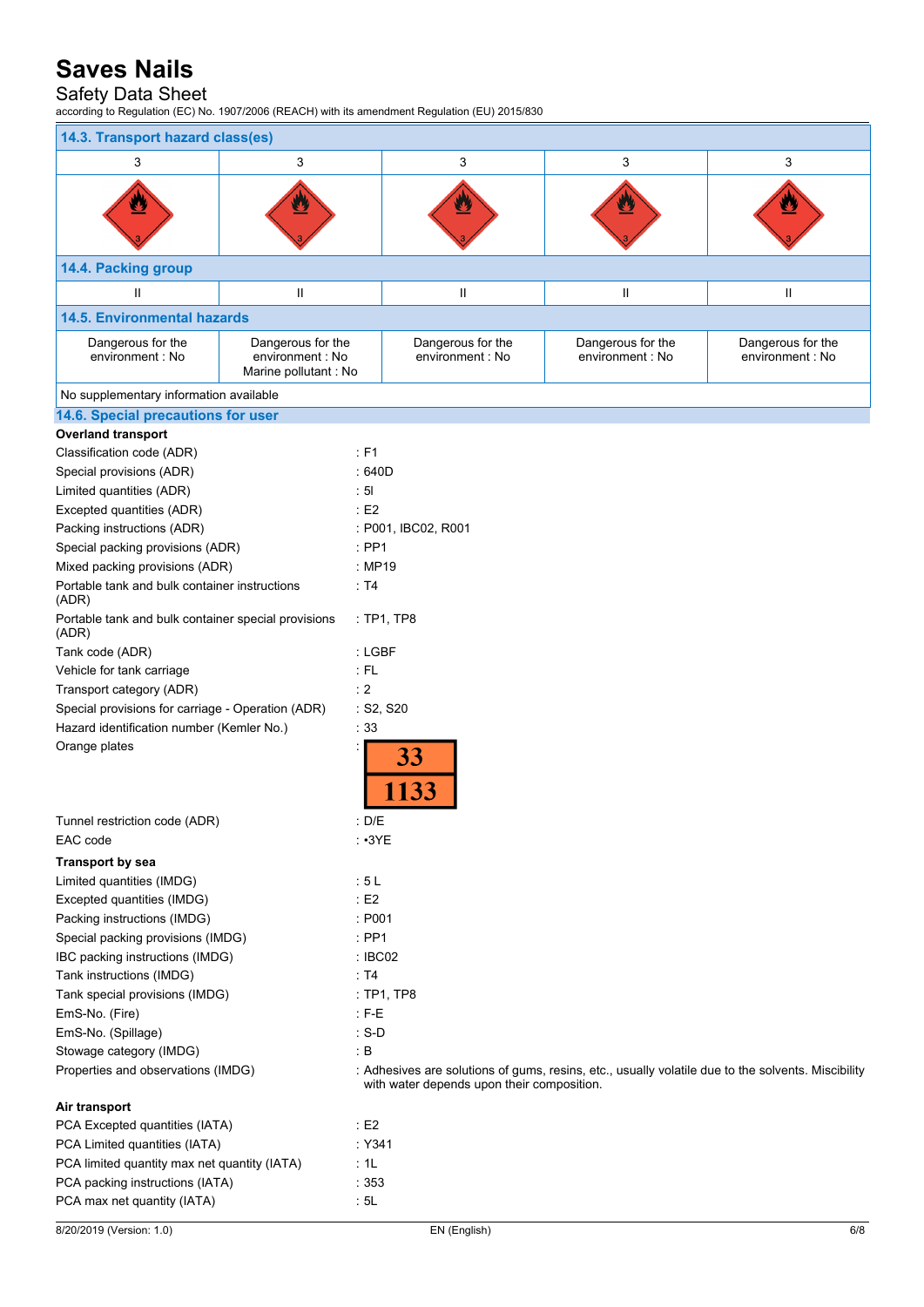### Safety Data Sheet

according to Regulation (EC) No. 1907/2006 (REACH) with its amendment Regulation (EU) 2015/830

| CAO packing instructions (IATA)                              | : 364       |
|--------------------------------------------------------------|-------------|
| CAO max net quantity (IATA)                                  | :60L        |
| Special provisions (IATA)                                    | : A3        |
| ERG code (IATA)                                              | : 3L        |
| Inland waterway transport                                    |             |
| Classification code (ADN)                                    | : F1        |
| Special provisions (ADN)                                     | :640C       |
| Limited quantities (ADN)                                     | :5L         |
| Excepted quantities (ADN)                                    | E2          |
| Equipment required (ADN)                                     | : PP, EX, A |
| Ventilation (ADN)                                            | $:$ VE01    |
| Number of blue cones/lights (ADN)                            | : 1         |
| <b>Rail transport</b>                                        |             |
| Classification code (RID)                                    | $E$ F1      |
| Special provisions (RID)                                     | :640C       |
| Limited quantities (RID)                                     | : 5L        |
| Excepted quantities (RID)                                    | E2          |
| Packing instructions (RID)                                   | : P001      |
| Special packing provisions (RID)                             | $:$ PP1     |
| Mixed packing provisions (RID)                               | : MP19      |
| Portable tank and bulk container instructions (RID)          | : T4        |
| Portable tank and bulk container special provisions<br>(RID) | : TP1, TP8  |
| Tank codes for RID tanks (RID)                               | : L1.5BN    |
| Transport category (RID)                                     | $\cdot$ 2   |
| Colis express (express parcels) (RID)                        | $:$ CE7     |
| Hazard identification number (RID)                           | :33         |

**14.7. Transport in bulk according to Annex II of Marpol and the IBC Code**

Not applicable

### **SECTION 15: Regulatory information**

**15.1. Safety, health and environmental regulations/legislation specific for the substance or mixture**

#### **15.1.1. EU-Regulations**

Contains no REACH substances with Annex XVII restrictions

Contains no substance on the REACH candidate list

Contains no REACH Annex XIV substances

Contains no substance subject to REGULATION (EU) No 649/2012 OF THE EUROPEAN PARLIAMENT AND OF THE COUNCIL of 4 July 2012 concerning the export and import of hazardous chemicals.

Contains no substance subject to Regulation (EU) No 2019/1021 of the European Parliament and of the Council of 20 June 2019 on persistent organic pollutants

#### **15.1.2. National regulations**

No additional information available

**15.2. Chemical safety assessment**

No chemical safety assessment has been carried out

| <b>SECTION 16: Other information</b> |                                                                        |  |  |
|--------------------------------------|------------------------------------------------------------------------|--|--|
| Full text of H- and EUH-statements:  |                                                                        |  |  |
| Aquatic Chronic 2                    | Hazardous to the aquatic environment - Chronic Hazard, Category 2      |  |  |
| Asp. Tox. 1                          | Aspiration hazard, Category 1                                          |  |  |
| Eve Irrit. 2                         | Serious eye damage/eye irritation, Category 2                          |  |  |
| Flam. Lig. 2                         | Flammable liquids, Category 2                                          |  |  |
| Skin Irrit. 2                        | Skin corrosion/irritation, Category 2                                  |  |  |
| STOT SE3                             | Specific target organ toxicity — Single exposure, Category 3, Narcosis |  |  |
| H <sub>225</sub>                     | Highly flammable liquid and vapour.                                    |  |  |